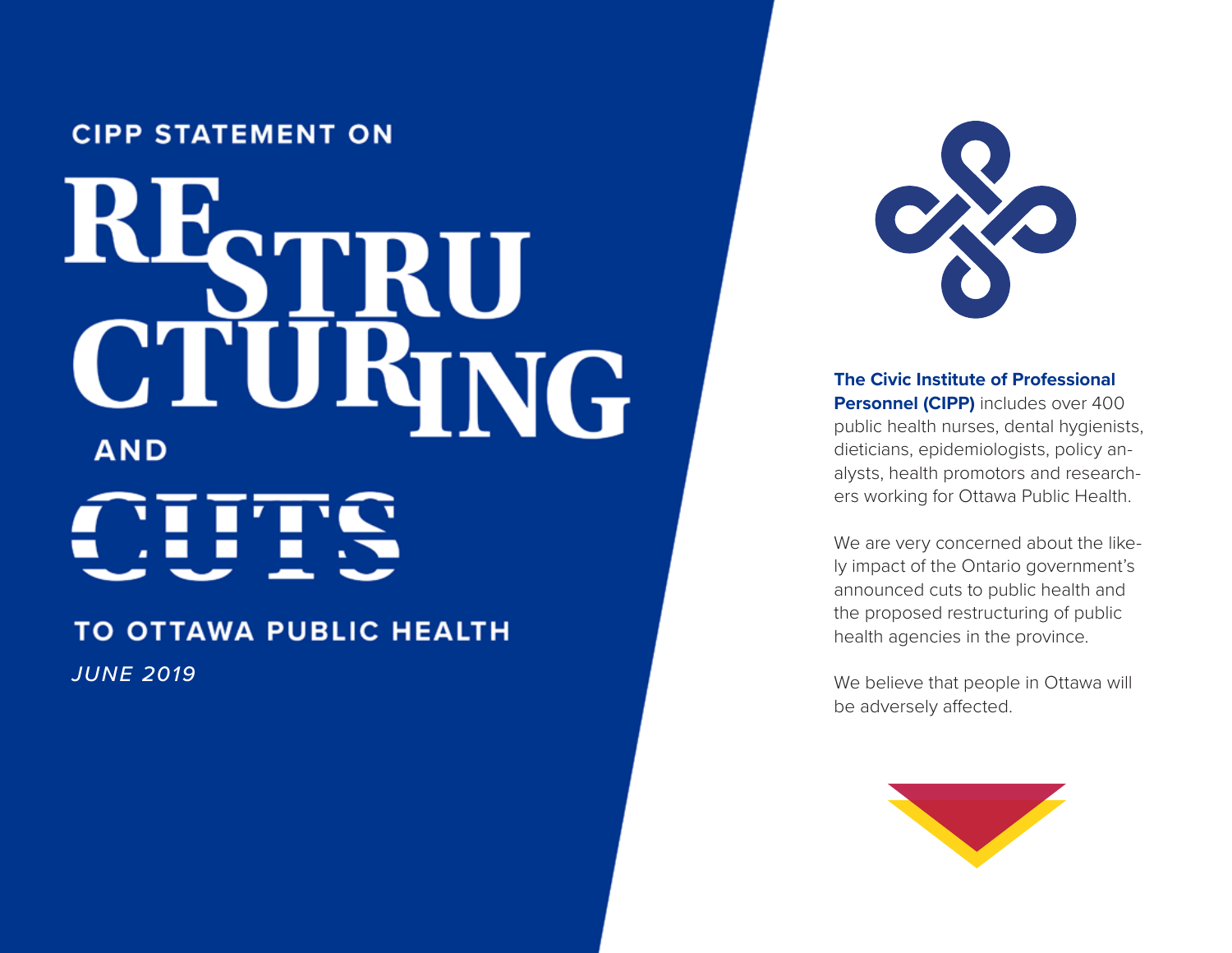

# **Public health services and programs are the foundation of municipal services**

The reason we have water treatment, sewers, sidewalks, building codes, garbage collection and rules about food safety are to protect the health of the whole population of the city – to prevent widespread illness. Municipal boards of health existed even before cities were chartered, attempting to stop the spread of the terrible epidemics of the 1800s. The services provided through public health have changed over time to match new challenges and apply new science, but its critical nature remains.

The Civic Institute of Professional Personnel (CIPP) includes over 400 public health nurses, dental hygienists, dieticians, epidemiologists, policy analysts, health promotors

and researchers working for Ottawa Public Health. We are very concerned about the likely impact of the Ontario government's announced cuts to public health and the proposed restructuring of public health agencies in the province. We believe that people in Ottawa will be adversely affected.

We call on the province to reverse the announcement of cuts, to reconsider plans for restructuring Ottawa Public Health, and to lay the groundwork for best practices in public health through legislation that guarantees adequate levels of funding and codifies the cost share between the provincial and municipal governments.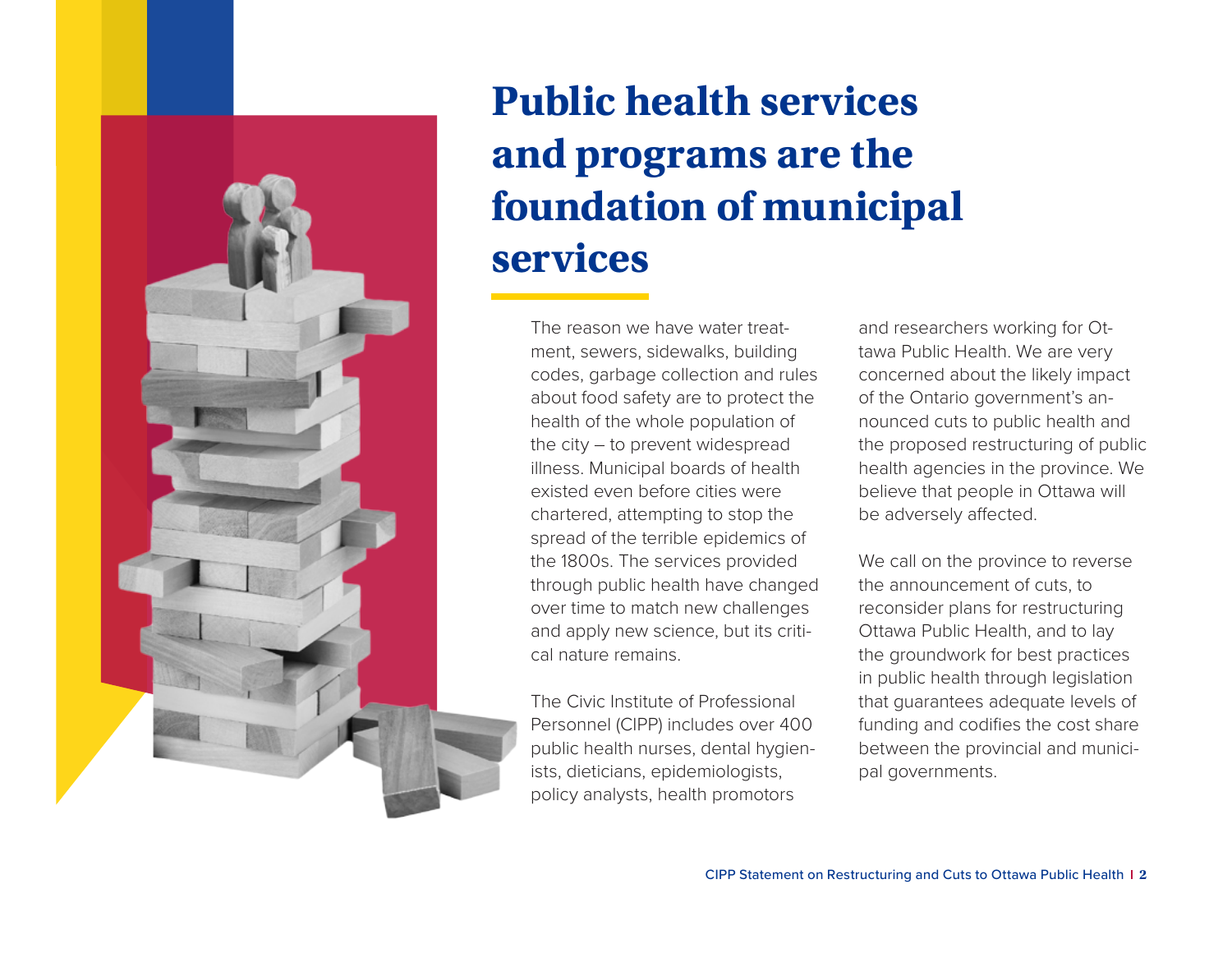# **Public health dollars are the best investment in health care**

Public health is the part of the health care system dedicated to preventing people from becoming ill or injured and needing acute-care medical services. Public Health identifies a range of health threats to the general population and implements programs to stop them. We do this through education, policies, inspections, vaccinations, dental services, clinics, emergency preparedness, home visits, tracking health statistics and research. We promote wellness. We work to keep people out of doctors' offices and hospitals. Public health spending by the provincial government is the most efficient use of health care dollars. An international review of countries like Canada shows that for every \$1 spent on public health there is a return of \$14.<sup>i</sup> The best way to end overcrowding of hospitals and other acute care facilities – to end "hallway medicine" – is to foster and support public health programs and services.

**For every \$1 spent on public health there is a return of \$14.**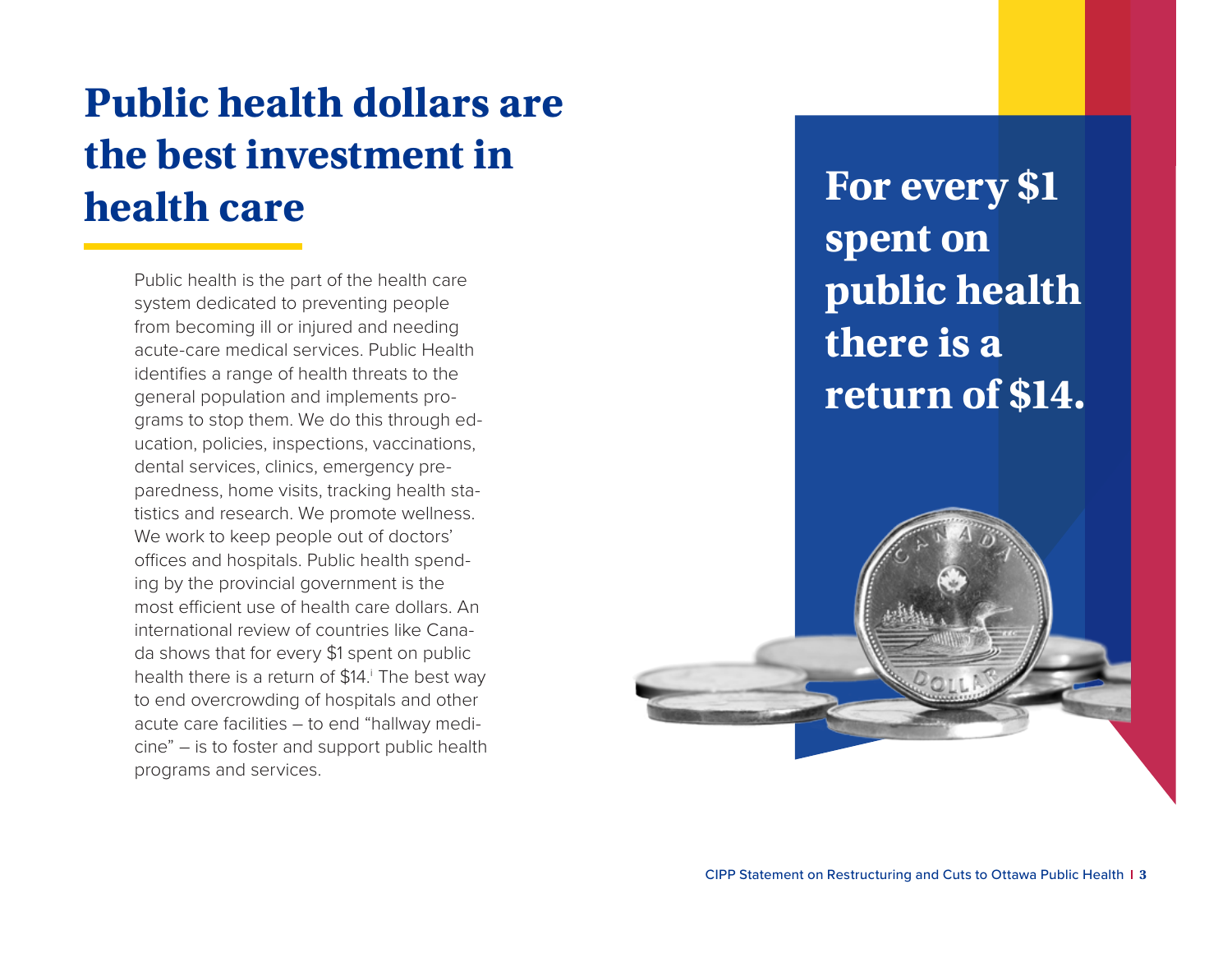## **No one is "back-room".**

**Our teams pivot, reconfigure, and adapt as needed.**



# **Public health services are vital to the community**

CIPP members at Ottawa Public Health deliver a remarkable list of programs and services to the people of Ottawa. The Ontario Ministry of Health mandates chronic disease prevention and wellbeing, food safety, healthy environments, healthy growth and development, immunization, infectious and communicable disease control, safe water, school health, substance abuse and injury prevention, AIDS programming, foundational standards, and emergency management. In addition, Ottawa Public Health delivers the healthy babies, healthy children program, dental clinics, mental health, and additional addiction programs.

CIPP is concerned about statements in the provincial government's budget that distinguish "front line service" and "back office" functions in public health. Effective public health services are planned, implemented, evaluated and the results are shared across public

health networks. They are delivered by a team of professionals and support workers. Some of the functions of public health that aren't "front-line" are: tracking infectious and communicable diseases so an epidemic like SARS doesn't get out of hand; maintaining the communications systems that connect Ottawa public health to the rest of the provincial health care system; preparing for emergencies and catastrophic events like floods and tornados; and designing public health communications and education campaigns. It isn't only the visible front-line staff who keep Ottawa healthy and safe; it's all of Ottawa Public Health. In fact, our teams pivot, reconfigure, and adapt to deal with events like infectious disease outbreaks and catastrophic events as needed – no one is "back-room".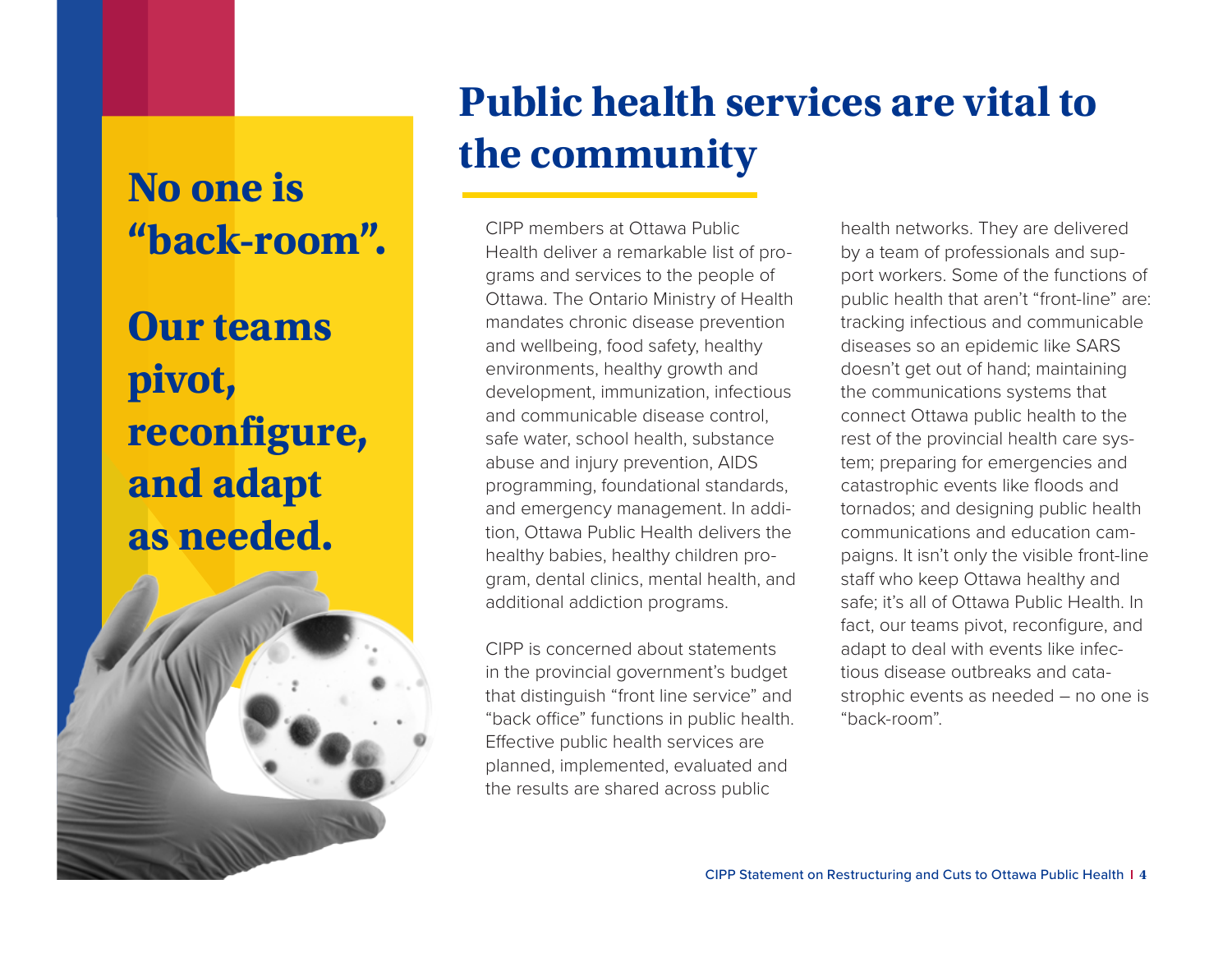# **Cuts to public health hurt people**

Part way through the City's budget year, without any consultation or notice, the provincial gov ernment announced it is cutting back it's share of the costs for public health programs – reduc ing its contribution from 75% to 70% for some programs, and from 100% to 70% in others. The province plans to further reduce its commitment to 60% by 2021. The total expenditure for public health in Ottawa in 2019 is budgeted at \$60m with the province contributing just over \$45m. The new cut is on top of almost \$1m funding the province previously cut from Ottawa Pub lic Health's safe injection site. Almost half way through the City's budget year, the actual num bers are not yet clear.

A 5% cut of about \$3m may not seem like a lot, but it's three times as much as it costs Ottawa Public Health to deliver the safe water program, twice as much as the school health program, and twice as much as it costs for the immuni zation program, more than the dental program and the same amount as the healthy growth and development program. The cuts will negatively impact people and health in Ottawa.

**A 5% cut of \$3m may not seem like a**  lot, but it will **negatively impact people and health in Ottawa.**

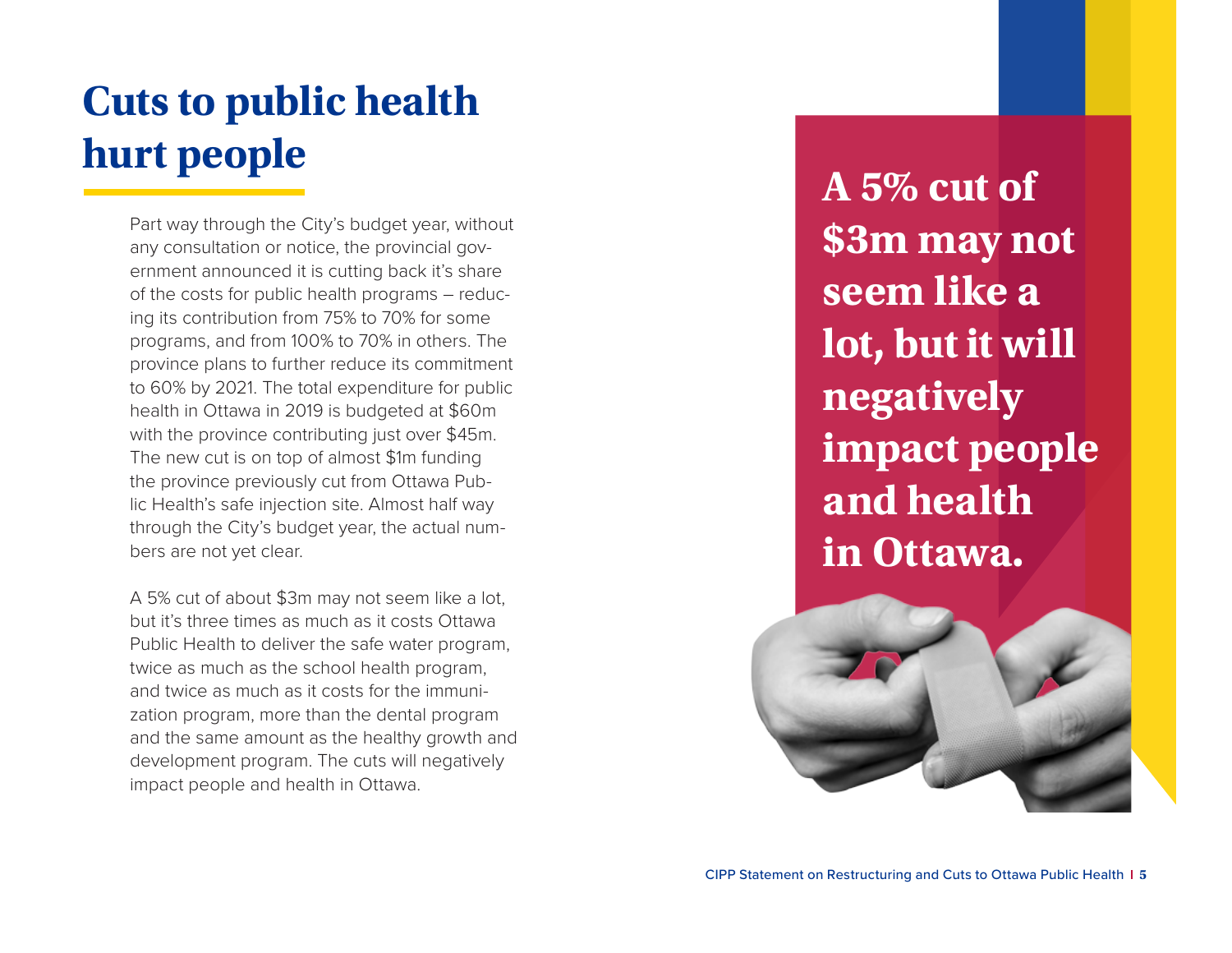**Paying for public health services through provincial income tax is a fairer way to fund public health.**

## **Downloading only moves the cost, doesn't reduce it**

It's downloading all over again. Provincial governments that want to be seen to save money push the costs down to municipal governments. The latter either have to cut programs and staff or find another way to pay for services needed by Ottawa residents. The people will have to pay one way or another, through their taxes and through service fees. Provincial taxes are income-based and are more progressive – the higher a person's income, the higher the proportion of taxes they pay. That's not true for property taxes - the City's tax base - and user fees. Paying for public health services through provincial income tax is a fairer way to fund public health.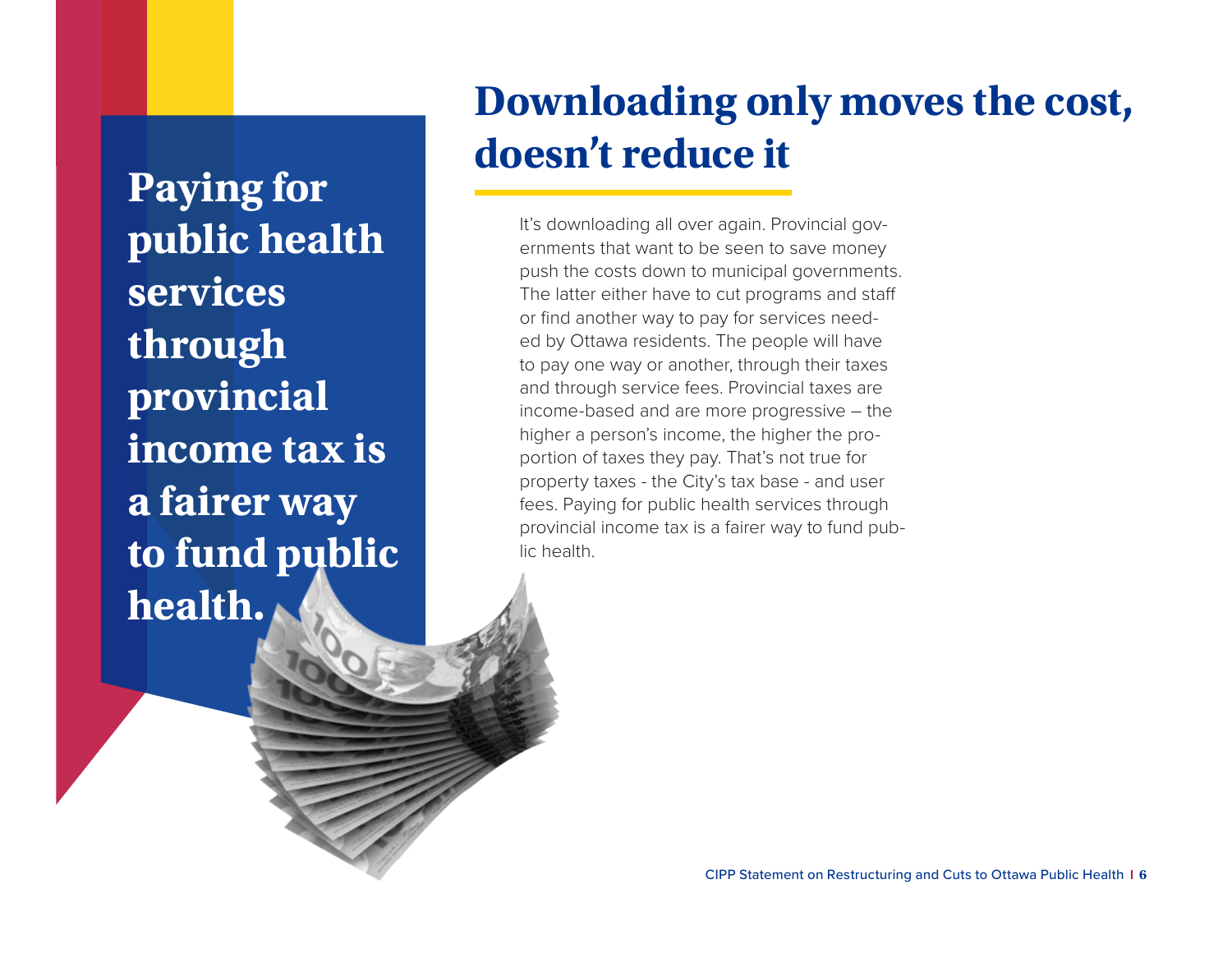#### **Local is better**

At the same time that the provincial government announced it will download the costs on to municipal governments, it announced it will restructure public health delivery, presumably removing public health from existing municipal operations, and create new public health agencies.

The provincial government proposes to reduce the number of public health units in Ontario from 35 to 10, merging Ottawa with Prescott-Russell, Stormont, Dundas and Glengarry, Renfrew, Lanark, Leeds and Grenville, Lennox and Addington, Frontenac, Kingston and Cornwall to cover 1.6 million people and 29,000 square kilometres.<sup>ii</sup> To date municipalities have no information about governance of the new unit, where it would be headquartered and what would happen with staff of the existing units. There are many reasons the proposed Eastern Ontario public health unit restructuring is inappropriate and counterproductive. The area is

too big and too diverse. Services are most responsive to local residents when they are delivered at a local scale. The match between specific local issues and events and public health responses will be weakened if a larger agency has to try to be all things to all people. The smaller cities and rural regions agree. They don't want to be overshadowed by the big city and its big city problems. As Frontenac Islands Mayor Denis Doyle, chairman of the Kingston, Frontenac and Lennox and Addington Public Health board says, "…if something isn't broken, why do you mess with it?"iii

Ottawa can best achieve the integration of local and regional health services through its existing structures – through the municipal government and its relationships to other municipalities and other levels of government. Ottawa Public Health has a broad and effective range of local partnerships in the City to deliver

# **"...if something isn't broken, why do you mess with it?**



wellness promotion and disease prevention – schools, community centres, restaurants, business associations, Parks and Recreation, hospitals, childcare centres and more. It would be a poor use of resources for a new organization to try to re-establish all of those relationships and in dozens of communities rather than one.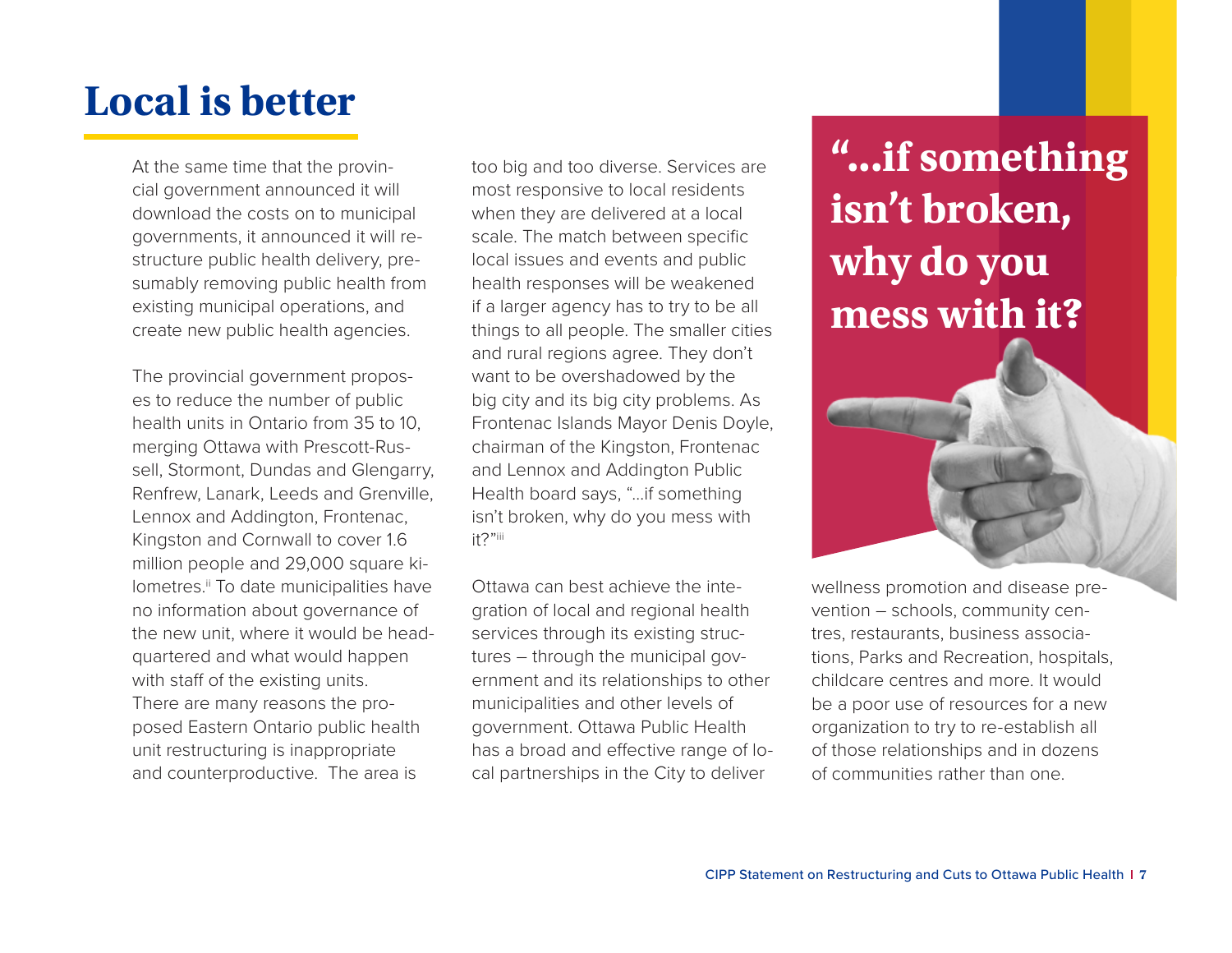**A new and distinct public health organization will add to program delivery costs, not offset them.**

## **Ottawa's public health structure is cost-effective**

Ottawa can and does achieve the most efficient use of resources for Public Health now. The City provides Public Health with \$8m worth of in-kind contributions. The staff and programs are housed in City of Ottawa facilities and are supported by the City in areas such as human resources, finance and administration, IT and fleet – "back office" functions. Establishing a new and distinct public health organization will add to the costs of program delivery in Ottawa, not offset them.

The insecurity involved in changing employment for CIPP members in Ottawa public health will create employee flight and retention problems. Smaller municipalities have recruitment issues for important roles in public health services. They may find mergers to be useful in attracting and retaining professional personnel. Ottawa Public Health will not benefit from an upheaval in staffing and labour relations.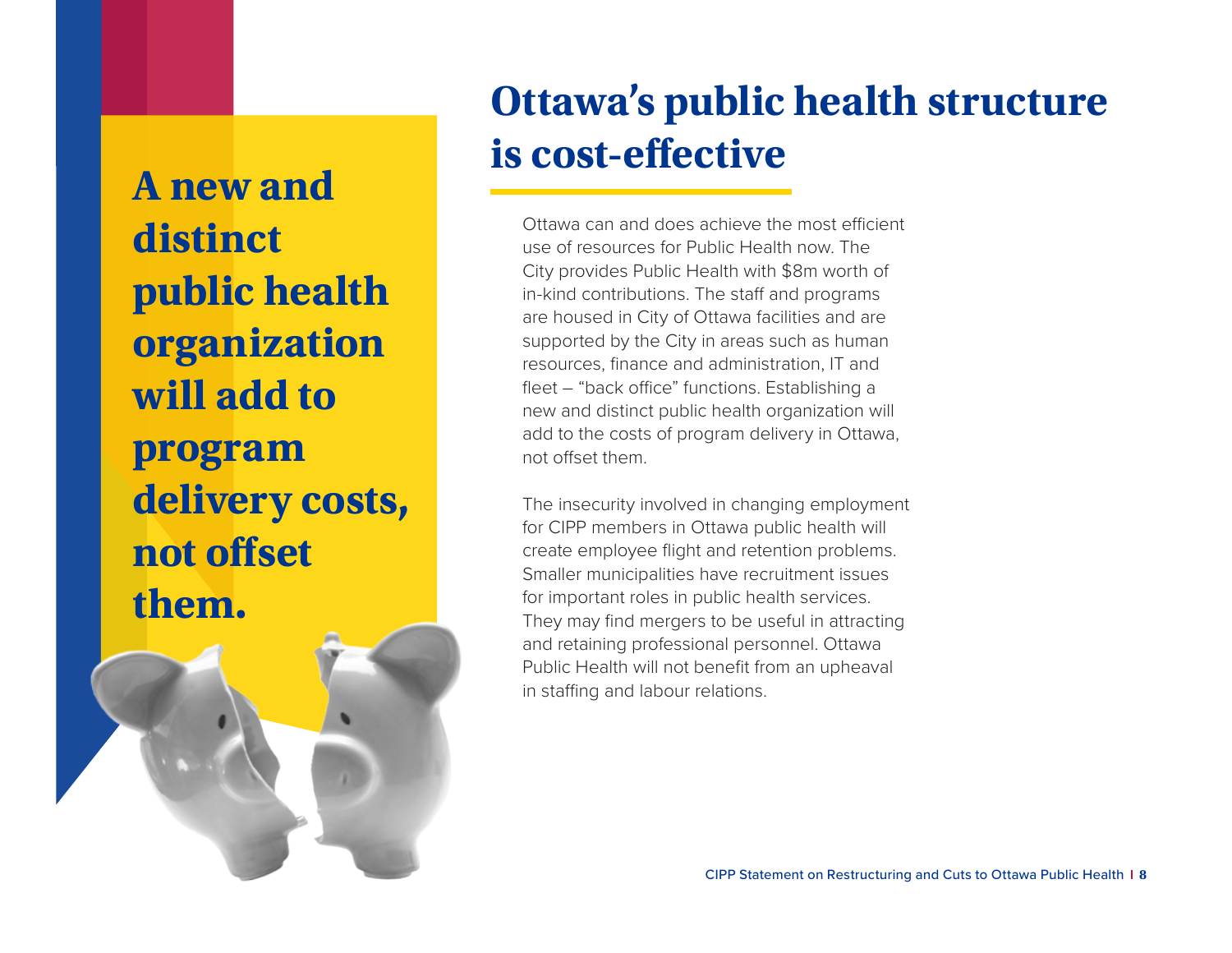# **Ottawa Public Health should stay with the City of Ottawa**

Public health units in Ontario have several different structures – some are completely integrated into the municipality, some are established by the municipality, and some are stand alone. CIPP believes that any change to these structures should be guided by the best use of resources to achieve the best public health outcomes. There is nothing to be gained for Ottawa Public Health by making any significant change in its governance and structure. It may make sense for some smaller and rural units to merge and the CIPP contends that they should have the option to proceed in that direction with support from the provincial Ministry of Health and Long Term Care but should not be compelled.

Changing the structure and governance of Ottawa Public Health will diminish its local focus, reduce its

integration with other community partners, and weaken the control of locally elected and accountable politicians. Boards appointed by the provincial government are not locally accountable. If the Ministry proceeds with the proposed new regional boundaries, it would be impossible to have a functional board of health big enough to have balanced representation from all the communities covered in its mandate.

If the province proceeds to establish a regional board of health, rather than leaving the Ottawa public health unit as it is now, CIPP would argue that the most effective and efficient restructuring would involve leaving programs, personnel and facilities in place and focusing on coordinating planning and service sharing to promote effective public health delivery. CIPP supports the Association of Mu-



nicipalities of Ontario (AMO) recommendation for government to government cooperation and consultation on public health programs and structures, as well as the other health care areas that municipalities are involved in – ambulance services, long-term care and hospital capital funding.<sup>iv</sup>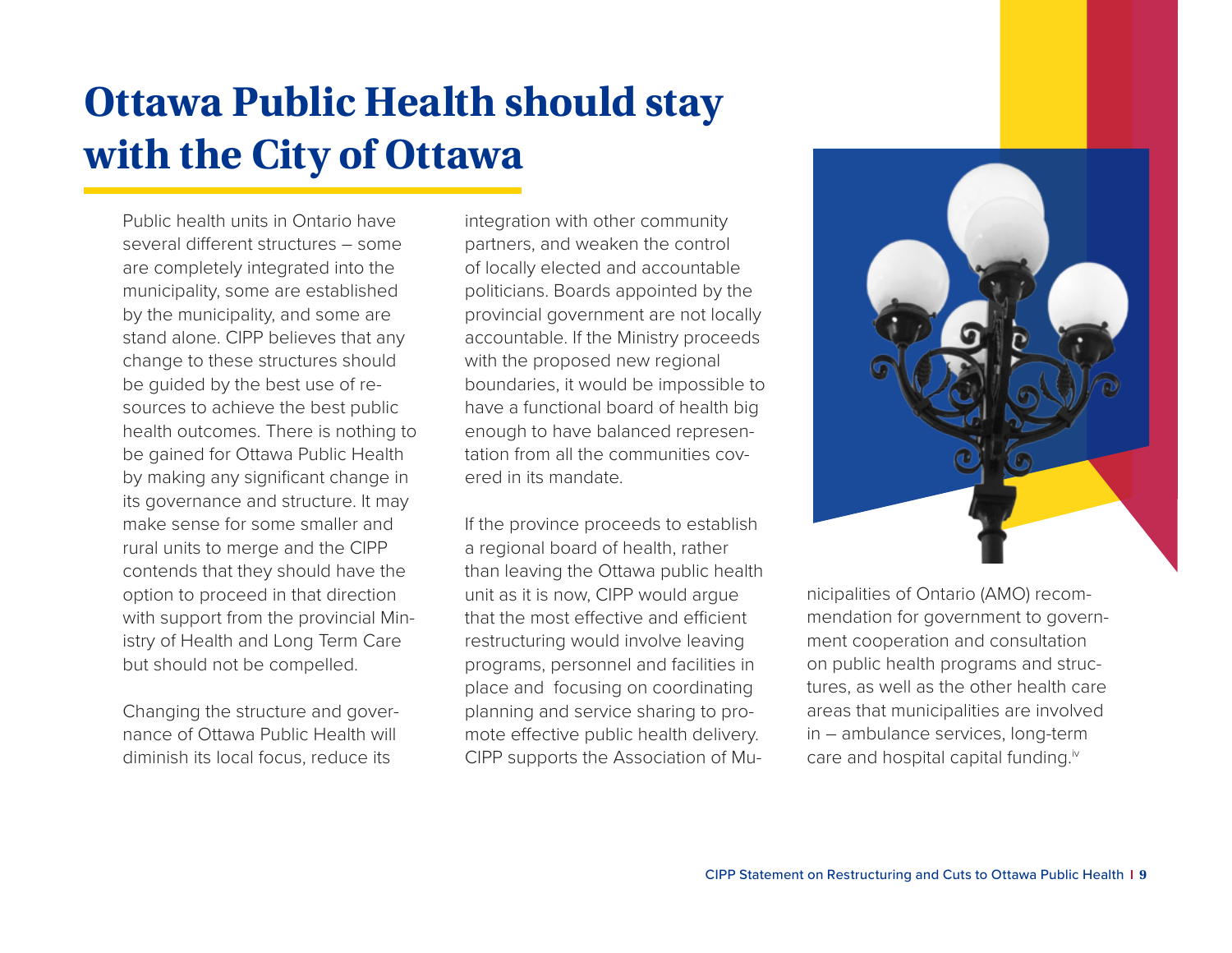# **The People of Ottawa want "Say for Pay"**

The Health Protection and Promotion Act of Ontario (HPPA), established by the Harris government, sets out the formal funding arrangements for public health in Ontario. Municipalities are required to pay the expenses of the board of health and medical officer of health. Municipalities are formally responsible for the cost of public health services, but the arrangement has been 75% provincial and 25% municipal contribution for most programs as a matter of policy and in accountability agreements. As municipalities have tackled a broader range of health issues than mandated by the HPPA, such as mental health and wellness, the municipal share has already risen to 37% across the province.

Cities take in only 9 cents, through property taxes, of every \$1.00 of taxes that residents pay. As AMO says: "Already stretched, the property tax

base barely covers core-mandated responsibilities within the current fiscal environment, let alone the provincial responsibility for health services. Municipal governments do their best to meet resident needs using only nine cents of every household tax dollar. Funding more health costs is not an option."vi

Any reduction to the provincial contribution to public health costs will put additional budget pressures on all other city services and lead to service cuts and cost increases across the board. Cuts to other municipally delivered services such as land ambulance and dispatch will only exacerbate the pressure on all city services and programs.

The current provincial government is proposing that Ottawa increase its share of the cost at the same time as **Downloading more health costs isn't an option.**



its control over the programs and services is diminished by restructuring. The CIPP supports the City's objection to these changes.